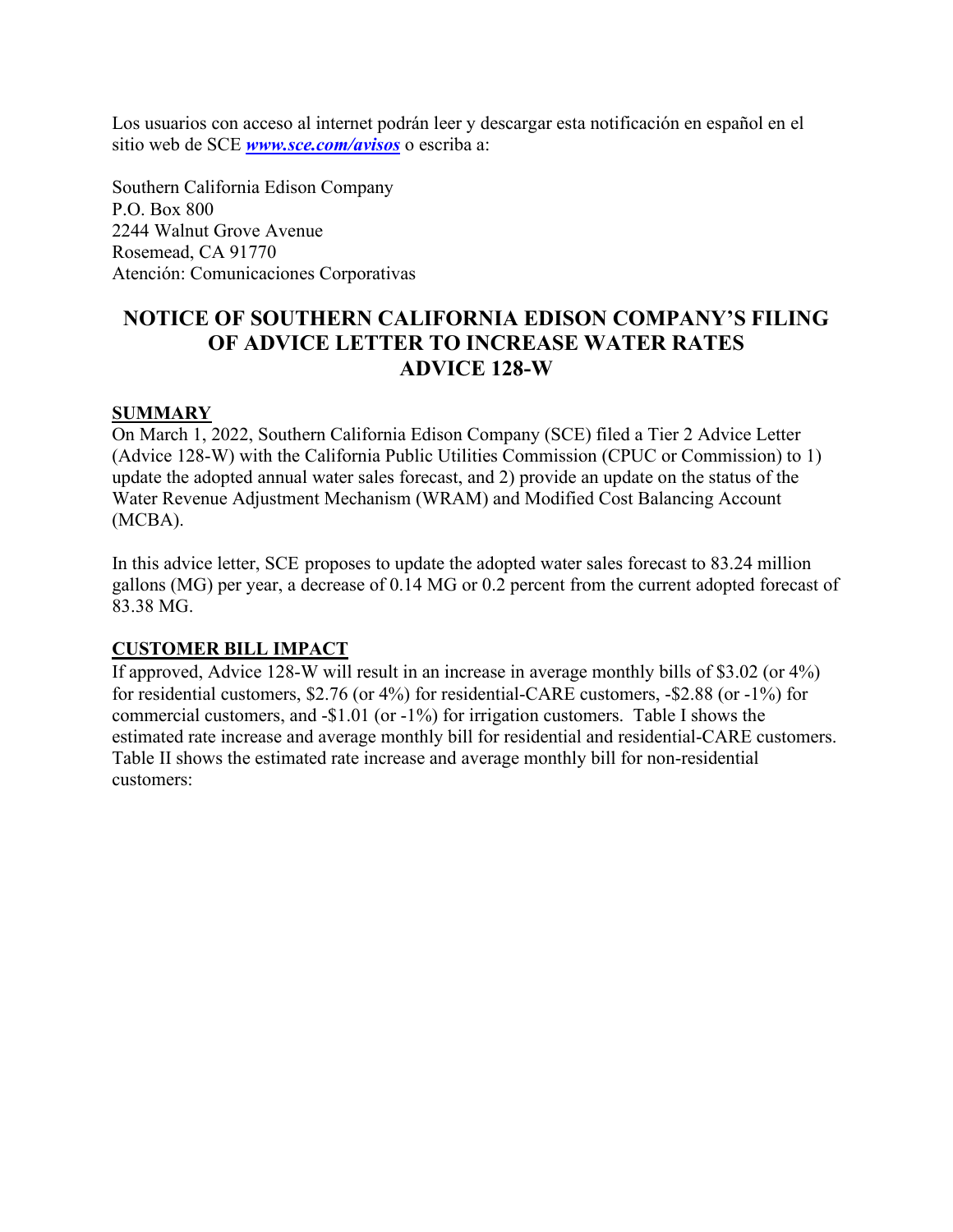| Residential Rates (\$/1,000 gallons) |             |                      |          |                      |          |                   |            |                       |  |
|--------------------------------------|-------------|----------------------|----------|----------------------|----------|-------------------|------------|-----------------------|--|
| <b>Customer Group</b>                |             | <b>Current Rates</b> |          | Proposed<br>Increase |          | Proposed<br>Rates |            | % Increase % Increase |  |
|                                      | Summer      | Winter               | Summer   | Winter               | Summer   | Winter            | Summer     | Winter                |  |
| Residential                          |             |                      |          |                      |          |                   |            |                       |  |
| $0 - 2,000$ gallons (Tier 1)         | 24.41       | 12.27                | 3.08     | 0.73                 | 27.49    | 13.00             | 13%        | $6\%$                 |  |
| $2,001 - 6,500$ gallons (Tier 2)     | 48.25       | 23.98                | 6.08     | 1.37                 | 54.33    | 25.35             | 13%        | $6\%$                 |  |
| Over 6,500 gallons (Tier 3)          | 72.08       | 35.68                | 9.08     | 2.02                 | 81.16    | 37.70             | 13%        | $6\%$                 |  |
| Residential - CARE                   |             |                      |          |                      |          |                   |            |                       |  |
| $0 - 2,000$ gallons (Tier 1)         | 19.07       | 9.36                 | 2.40     | 0.52                 | 21.47    | 9.88              | 13%        | $6\%$                 |  |
| 2,001 - 6,500 gallons (Tier 2)       | 38.14       | 18.73                | 4.80     | 1.03                 | 42.94    | 19.76             | 13%        | $5\%$                 |  |
| Over 6,500 gallons (Tier 3)          | 57.21       | 28.09                | 7.20     | 1.55                 | 64.41    | 29.64             | 13%        | $6\%$                 |  |
| Residentil Bill Impact (\$/Month)    |             |                      |          |                      |          |                   |            |                       |  |
|                                      | Current     |                      | Proposed |                      | Proposed |                   | % Increase |                       |  |
| Description                          | <b>Bill</b> |                      | Increase |                      | Bill     |                   |            |                       |  |
| Non-CARE residential bill            | \$          | 76.06 \$             |          | 3.02 $\sqrt{s}$      |          | 79.08             | $4\%$      |                       |  |
| CARE residential bill                |             | 64.86                | -S       | $2.76$ \$            |          | 67.62             | $4\%$      |                       |  |

*Table I Residential Rate Increase and Average Monthly Bill*

*Table II Non-Residential Rate Increase and Average Monthly Bill*

| Non-Residential Rates (\$/1,000 gallons)               |           |                      |           |                          |             |                   |        |                             |        |
|--------------------------------------------------------|-----------|----------------------|-----------|--------------------------|-------------|-------------------|--------|-----------------------------|--------|
| <b>Customer Group</b>                                  |           | <b>Current Rates</b> |           | <b>Proposed Increase</b> |             | Proposed<br>Rates |        | $\%$ Increase $\%$ Increase |        |
|                                                        |           | Summer               | Winter    | Summer                   | Winter      | Summer            | Winter | Summer                      | Winter |
| Commercial and Irrigation                              |           |                      |           |                          |             |                   |        |                             |        |
|                                                        | All Usage | 57.68                | 23.38     | 1.14                     | $-1.31$     | 58.82             | 22.07  | $2\%$                       | $-6\%$ |
| Non-Residential Bill Impact $(\sqrt[5]{\text{Month}})$ |           |                      |           |                          |             |                   |        |                             |        |
|                                                        |           | Current              |           | Proposed                 |             | Proposed          |        | $\%$ Increase               |        |
| Description                                            |           | <b>Bill</b>          |           | Increase                 |             | Bill              |        |                             |        |
| Commercial                                             |           |                      | 544.89 \$ |                          | $(2.88)$ \$ |                   | 542.01 | $-1\%$                      |        |
| Irrigation                                             |           |                      | 178.06    |                          | $(1.01)$ \$ |                   | 177.05 | $-1\%$                      |        |

## **RESPONSE OR PROTEST**

Anyone may respond to or protest this filing. A response supports the filing and may contain information that proves useful to the CPUC in its evaluation. A protest objects to the filing in whole or in part and must set forth the specific grounds on which it is based. A protest shall also provide citations or proof where available to allow CPUC staff to properly consider the protest. The grounds for protests are:

- 1. SCE did not properly serve or give notice of the advice letter;
- 2. The relief requested in the advice letter would violate statute or CPUC order, or is not authorized by statute or CPUC order on which SCE relies;
- 3. The analysis, calculations, or data in the advice letter contain material error or omissions;
- 4. The relief requested in the advice letter is pending before the CPUC in a formal proceeding;
- 5. The relief requested in the advice letter requires consideration in a formal hearing, or